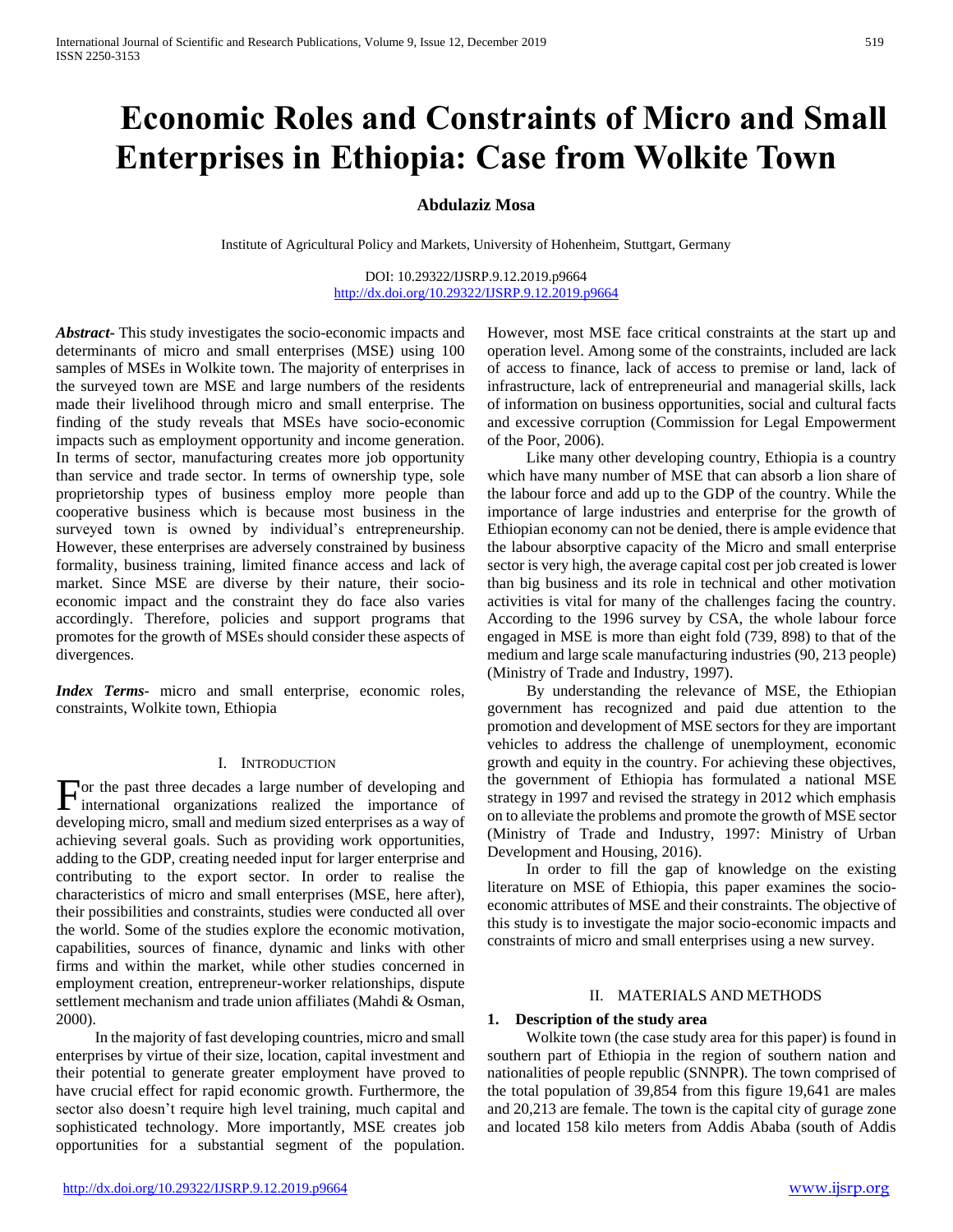Ababa). Furthermore, the town is divided into two sub-city such as Addis ketema sub-city and Bekur sub-city.

 The majority of the residents of the town are engaged in micro and small enterprise. In terms of ownership types, micro and small enterprise of Wolkite town can be classified as sole proprietorship and cooperatives. The sole proprietor types of micro and small enterprises are self-operated or two or more paid labourers and/or non-paid family members. The majority of MSEs of Wolkite town are the sole proprietor types.

 The cooperative enterprises are established by a group of 5 to 10 or sometimes more people. The establishment of these types of enterprises are supported and their working conditions are facilitated (access to credit service, access to land, etc) by Wolkite town micro and small enterprise agency in collaboration with other government organs in Wolkite town such as Omo micro finance, integrated housing development project office, the municipality and other responsible government organs. The three major sectors operated by sole proprietors and cooperative types of MSE are trade, service and manufacturing. 1) trade include: sales of all goods, local drinks, construction materials, clothes and shoes, music or video, electronic equipment, vegetables and fruits, drug store, stationary and general food items, 2) service include: barber and beauty salon, bicycle rent and repair, bar/restaurants and hotels and 3) manufacturing include: bakery, tailor, the production of brocket and precast beam, grain mill and wood and metal work.

#### **2. Data collection procedure and samples**

 The data used for this study is obtained through a structured questionnaire surveyed by the Author from Wolkite town in January 2009. The total sample of the survey is 100 MSE (80 sole proprietorship and 20 cooperatives) among the different categories of MSE. In identifying the sample, stratified sample selection procedure is utilized in order to have representative sample. In order to investigate the necessary information and evidence, detailed questionnaires are structured. The designed questionnaire is wide and includes questions related to individual owner's related factors (owner's age, marital status, gender, experience, training etc) and firm related factors (employment opportunity, income generation, age and size of business, access to finance, marketing, business location, the type of sector, etc).

#### **3. Method**

 Descriptive statistics and econometrics methods were implemented for the purpose of this study. The descriptive statistics was applied to explore the socio-economic contribution of MSE. On the other hand, econometrics model was estimated to identify the main determinants of MSE.

#### **Model estimation**

 Econometrics model is applied for identifying the different constraints of MSE. Following Evans (1987) the firm growth equation that relates firm growth to its initial size, age and other control variables can be specified as:

*<sup>A</sup>*  $\ln St - \ln St$  $= B_0 + B_1 \ln(S_{\text{to}}) + B_2 \ln(A_{\text{t}}) + \sum r_i x_i + U_{\text{t}}$  --------------------(1) Where:

 $S_t$ : Represents firm's current size,  $S_{t0}$ : Represent firm's initial size, A: Represent firm's age

 X: Represent other control variable, U: Represents the normally distributed error term with mean zero and a non-constant variance.

By incorporating the specific control variables in to equation (1), the firm growth equation estimated for this study is respecified as: Annual employment

$$
\ln St - \ln Sto
$$

Growth ( *A* ) =  $b_0 + b_1 \ln S_{t_0} + b_2 \ln(A) + b_3 \ln(A) + b_4 \ln(A)$  $b_4$ ln(Pre)+  $b_5$ Educ +  $b_6$ Bus +

 $b_7$ male +  $b_8$ married +  $b_9$  ln (age) +  $b_{10}$ FC +  $b_{11}$ IC +  $b_{12}$ Sec +  $b_{13}$ Mkt --- (2)

Where:

 $S_t$ : Current (survey time) size of the firm in terms of employment number,  $S_{to}$ : Initial size of the firm in terms of employment number, A: Age of the business (firm) in years, transformed in to logarithmic form, Li: Have license (the dummy takes 1 if it has license and 0 other wise), Pre: Previous experience of the owner by months, in logarithmic form,Educ: Education level of the owner (the dummy takes 1 if literate and 0 if illiterate), Bus: Business training of the owner (the dummy takes 1 if trained & 0 otherwise), Male: Owner male (the dummy takes 1 if the owner is male & 0 if it is female), married: Owner married (1 if the owner is married  $& 0$  if it is not married), Age: Age of the owner in years, transformed in to logarithmic form, FC: Formal credit (the dummy takes 1), IC: Informal credit (the dummy takes 1), Sec: Sector (1 if the firm is on manufacturing and service sector and 0 if on trade), Mkt: Market area of the business (the dummy takes 1 if the firm located in traditional market area and 0 other wise)

 Firm size is measured in terms of employment which represents the number of regular workers that comprised of working owners, paid workers and unpaid workers in the firm on a permanent base (Gebreeyesus, 2007). It is also possible to estimate firm size in terms of sale, profits or fixed asset rather than employment but this may result some measurement errors. The errors probably emanated from lack of recalls (since most MSE do not keep records and unable to report their sales and profit accurately) and inflation (unlike to sales or fixed assets employment is not affected by inflation). Furthermore, most owners of MSE are not ready to tell the exact amount of sales and profit because of fear of taxation and hence, they underestimate their sales and profit.

 The firm age is measured in years from the birth of the firm to the time of the survey. Apart from firm's initial size and age, other six major variables that might have some impact on the growth of the firm are considered. These are formality of the firm, human capital, demographic factor, access to finance, sector and market location. The summary statistics of these variables are depicted on [Table 1.](#page-2-0)

 The firm is said to be formal if it has business license, the dummy business license takes 1 if the business has license and 0 otherwise. Human capital can be expressed in terms of owner's previous experience, education status and business training. Owner's previous experience measured in months and transformed in to logarithmic form. Education status of owners estimated by illiterate as reference and if the owner is educated the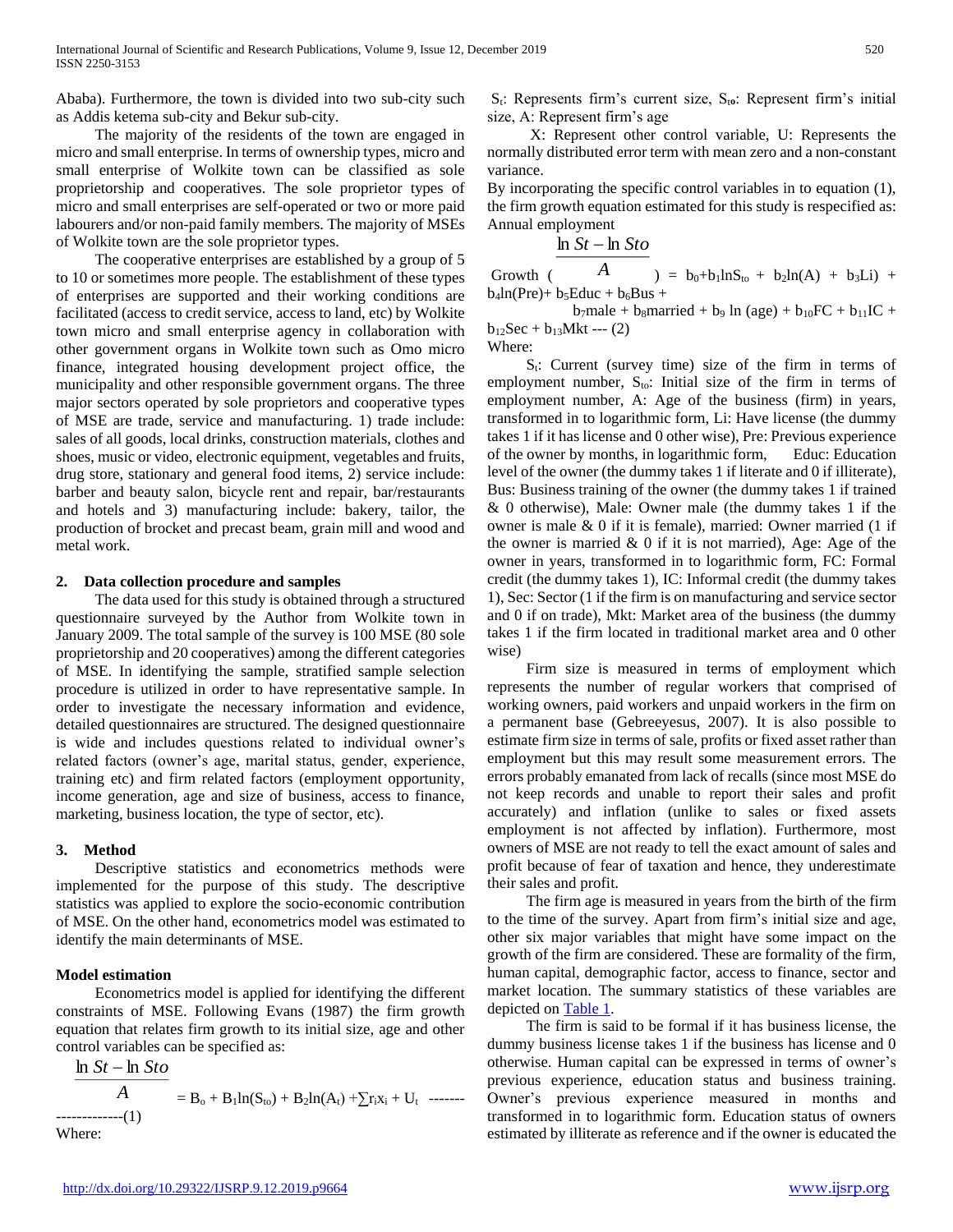dummy takes 1 and 0 if the owner is illiterate. Business training measured by the dummy 1 if the owner of the business trained and 0 otherwise (if it is not trained).

 Demographic factor of the owner can be explained in terms of gender, marital status and owner's age. Gender is measured by the dummy 1 if the owner is male and 0 otherwise (if it is female). Marital status estimated by the dummy 1 if the owner is married and 0 otherwise (if it is not married). Owner's age measured in years but transformed in to logarithmic form. Access to finance measured by credit access variables, for the purpose of this study credit access variables broadly classified in to formal credit access from banks and MFI and informal credit access from trade credit, relatives/friends, family and own saving. Thus the two dummies would be having formal credit access and having informal credit access.

 To capture the effect of sector on firm growth, the sector that MSE involved broadly categorized in to trade, manufacturing and service. Trade considered as a reference (control) and hence the dummy takes 1 if the sector is whether manufacturing or service and takes 0 if the sector is trade. In order to find out whether the location of the firm has an impact on firm growth or not, market location variable is introduced, market location refers to the location of the firm on traditional market area (around the main road and commercial district). Therefore, the dummy takes 1 if the firm is in traditional market area and 0 other wise.

 The growth of the firm is calculated as the logarithmic difference between initial employment size and current employment size divided by the age of the business. This calculation might have some limitation because when we calculate size between two end points (initial and current size) the fluctuation in the middle time will be ignored (Gebreeyesus, 2007). The transitory fluctuations in size or transitory measurement errors in observed size could bias the growth regression (Davis, Haltiwanger, and Schuh, 1996 as quoted by Gebreeyesus (2007). But Gebreeyesus (2007) found no significant variation in the middle years for MSE of some selected towns of Ethiopia.

#### <span id="page-2-0"></span>**Table 1: Summary statistics of the main variables in the estimated model**

| Variables                     | Mean  | <b>Std Dev.</b> |  |  |
|-------------------------------|-------|-----------------|--|--|
| Annual employment growth      | 0.004 | 0.838           |  |  |
| from initial to               |       |                 |  |  |
| period<br>(lnSt-<br>current   |       |                 |  |  |
| $lnSto$ /age                  |       |                 |  |  |
| ln(initial size)              | 1.058 | 1.082           |  |  |
| In(age of business)           | 1.285 | 1.252           |  |  |
| Have business license         | 0.93  | 0.272           |  |  |
| In(previous experience,<br>1n | 2.411 | 2.028           |  |  |
| months)                       |       |                 |  |  |
| Education level of owner      | 0.9   | 0.327           |  |  |
| Business training of owner    | 0.22  | 0.415           |  |  |
| Male headed business          | 0.85  | 0.359           |  |  |
| Owner married                 | 0.75  | 0.435           |  |  |
| ln(owner age)                 | 3.474 | 0.297           |  |  |
| Have formal credit access     | 0.28  | 0.451           |  |  |
| Have informal credit access   | 0.76  | 0.429           |  |  |
| Sector                        | 0.59  | 0.494           |  |  |

Market area  $0.58$  0.492 Source: Field survey

#### III. RESULTS AND DISCUSSIONS

#### **1. The socio-economic contributions of micro and small enterprise**

 This study assessed the socio-economic contribution of MSE based on the potential to create employment opportunity and income generation.

#### **Employment opportunity created by micro and small enterprise**

As evidenced in **Table 2** trade, manufacturing and service sector generates 26%, 46% and 29% of employment opportunity, respectively. Manufacturing sector absorbs the highest share (46%) of the labour force which partly because the nature of the activity of manufacturing sector invites more labour force than trade and service sector. Interms of gender, the number of male (68%) higher than female (32%) (for the sake of saving space the data not reported here) and hence MSE creates more job opportunity for male than female.

<span id="page-2-1"></span>**Table 2: Employment opportunity by the type of sector and by gender (%)**

| <b>Sectors</b> | Male           | female | Total  |  |
|----------------|----------------|--------|--------|--|
| Trade          | າ1             | 36     | 26     |  |
| Manufacturing  | 57             | 21     | 46     |  |
| Service        | າາ             | 43     | 29     |  |
| Total          | 0 <sup>0</sup> | 100    | I ()() |  |

Source: Field survey

 From the surveyed sample, sole proprietorship and cooperative types of ownership is found. Sole proprietorship types of business employ more people (58%) than cooperative business  $(42%)$  [\(Table 3\)](#page-2-2). That is why most business in the surveyed town (Wolkite town) is owned by an individual (which is sole proprietorship).

## <span id="page-2-2"></span>**Table 3: Employment opportunity by the types of ownership (%)**

| <b>Business ownership</b> | <b>Employment opportunity</b> |
|---------------------------|-------------------------------|
| Sole proprietorship       | 58                            |
| Cooperative               | 42                            |
| Total                     | 100                           |

Source: Field survey

 The growth rate of employment opportunity can be observed by differentiating the timing of employment into employment at the start of the business and employment during the survey time in each respective sector. [Table 4](#page-3-0) shows the employment growth rate in trade (19%), in manufacturing (9%) and in service (6%). On aggregate, employment opportunity grows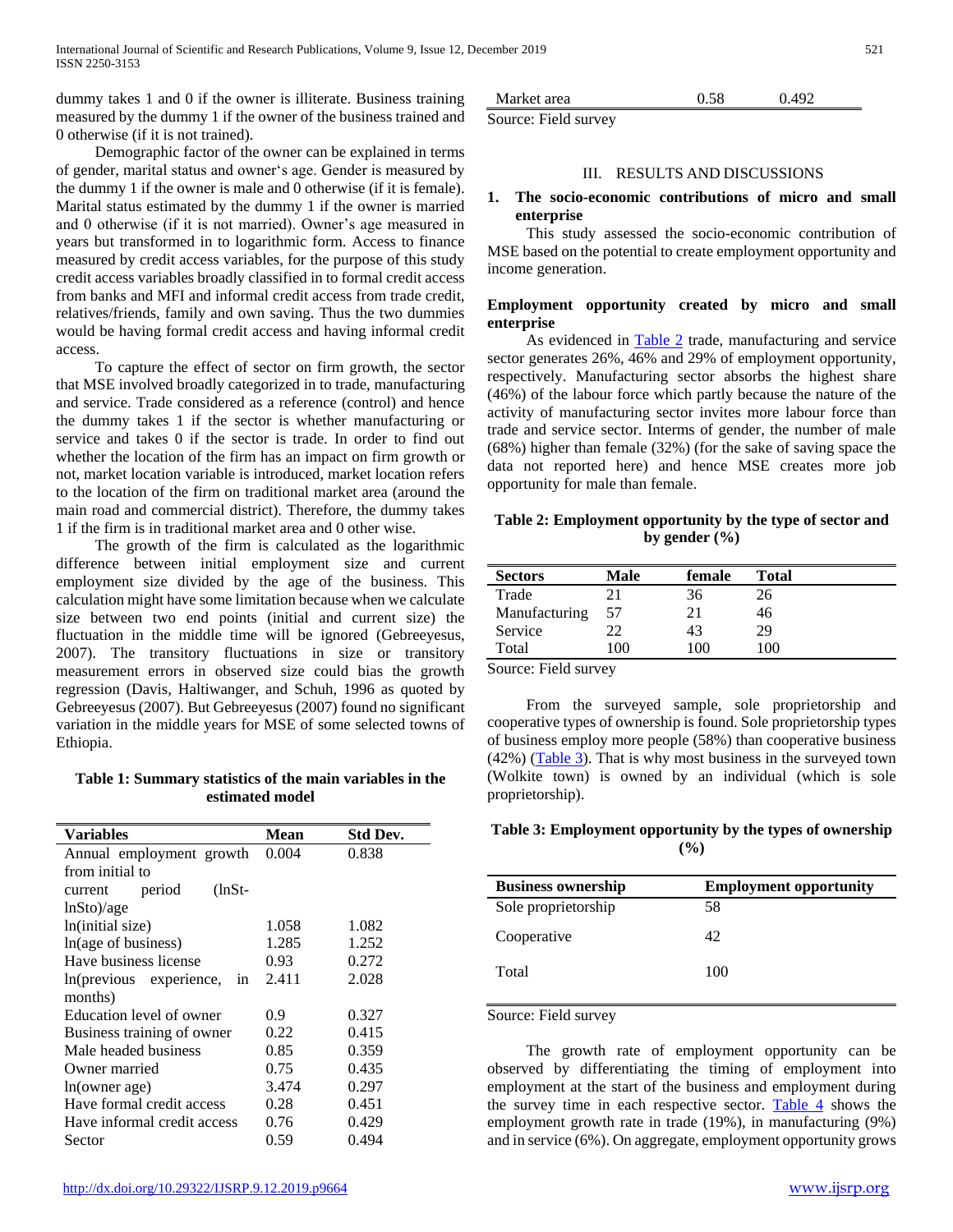by 10.2% growth rate. Furthermore, the growth rate of employment in trade (19%) is higher than the rest sector which is partly because the trade sector has fewer barriers to enter and the most widely experienced activity in the surveyed town.

#### <span id="page-3-0"></span>**Table 4: Employment opportunity by the types of business ownership (%)**

|             | <b>Employment</b> opportunity<br>sector |                                    | bv | <b>Total</b> |
|-------------|-----------------------------------------|------------------------------------|----|--------------|
|             |                                         | <b>Trade Manufacturing Service</b> |    |              |
| Growth rate | 19                                      |                                    |    | 10.2         |

Source: Field survey

As **[Table 5](#page-3-1)** reveals the growth rate of employment opportunity can also be analyzed by the type of ownership. Accordingly, the sole proprietorship employment opportunity growth by 55%. On the other hand the cooperative employment opportunity declined by 21%. On aggregate, employment opportunity grows by 10.2% growth rate. The main reason for the decline in the number of employment in cooperatives types of business are the conflict among the members, lack of market access, shortage of raw materials, lack of managerial know how (skill), etc.

#### <span id="page-3-1"></span>**Table 5: Growth rate of employment opportunity by business ownership type (%)**

|               | type<br><b>Sole</b><br>proprietorship | Employment by ownership<br>Cooperative | <b>Total</b> |
|---------------|---------------------------------------|----------------------------------------|--------------|
| Growth rate   | 55                                    |                                        | 10.2         |
| ---<br>$\sim$ |                                       |                                        |              |

Source: Field survey

#### **Income generated by micro and small enterprise**

As evidenced in [Table 6](#page-3-2) sectors varies in their income generation capacity. Trade, manufacturing and service sector on average generates 2,221.5 birr, 2,071 birr and 920 birr per month, respectively. Trade sector generates the highest income per month and the service sector generates the lowest income. These differences arises due to most citizens of the surveyed town relies their livelihood on trading activities.

## <span id="page-3-2"></span>**Table 6: Average income generated by sector per month in birr**

| <b>Sector</b> | Income earned |  |
|---------------|---------------|--|
| Trade         | 2221.5        |  |
| Manufacturing | 2071          |  |
| Service       | 920           |  |

 There is also the difference in income generation capacity in terms of ownership type. As shown in [Table 7](#page-3-3) sole proprietorship on average generates 3,697 birr income per month while that of cooperatives generates 1,515.5 birr and hence sole proprietorship generates the highest income which is twice the income generated by the cooperatives. This variation originates once again because the majority of the business owned by individuals (sole proprietorship).

## <span id="page-3-3"></span>**Table 7: Average income generated by business ownership per month in birr**

| <b>Business ownership</b> | Income earned |
|---------------------------|---------------|
| Sole proprietorship       | 3.697         |
| Cooperatives              | 1,515.5       |
| $\sim$<br><b>T.II</b>     |               |

Source: Field survey

#### **2. Determinants of micro and small enterprises**

[Table 8](#page-3-4) reports the determinants of micro and small enterprises in Wolkite town. The model is estimated with robust standard error in order to avoid the problem of heteroscedasticity. The value of goodness-of-fit of the model as shown by pseudo R2 is 0.16. In order to verify the validity of the estimated model, statistical t-test is conducted (the sign \*\* shows a 5% significance level).

#### <span id="page-3-4"></span>**Table 8: Determinants of micro and small enterprises**

| Variables                   | Coeffic  | Robust         | $T -$        | $P-$ |
|-----------------------------|----------|----------------|--------------|------|
|                             | ients    | standard error | rati         | val  |
|                             |          |                | $\mathbf{o}$ | ue   |
| ln(initial size)            | $-0.057$ | 0.113          | -            | 0.6  |
|                             |          |                | 0.51         | 14   |
| ln(age<br>of                | 0.019    | 0.227          | 0.09         | 0.9  |
| business)                   |          |                |              | 32   |
| Have<br>business            | 0.022    | 0.306          | 0.07         | 0.9  |
| license                     |          |                |              | 43   |
| In(previous                 | $0.060*$ | 0.026          | 2.30         | 0.0  |
| experience)                 |          |                |              | 24   |
| Education level of          | $-0.094$ | 0.127          |              | 0.4  |
| owner                       |          |                | 0.74         | 62   |
| <b>Business</b><br>training | 0.201    | 0.497          | 0.40         | 0.6  |
| of owner                    |          |                |              | 87   |
| Male<br>owned               | 0.388    | 0.344          | 1.13         | 0.2  |
| business                    |          |                |              | 63   |
| Owner married               | 0.223    | 0.227          | 0.99         | 0.3  |
|                             |          |                |              | 27   |
| ln(owner age)               | $-0.362$ | 0.166          |              | 0.0  |
|                             |          |                | 2.17         | 33   |
| formal<br>Have              | $-0.252$ | 0.349          |              | 0.4  |
| credit access               |          |                | 0.72         | 71   |
| informal<br>Have            | 0.220    | 0.459          | 0.48         | 0.0  |
| credit access               |          |                |              | 33   |
| Sector                      | 0.099    | 0.135          | 0.73         | 0.4  |
|                             |          |                |              | 67   |
| Market area                 | 0.199    | 0.174          | 1.15         | 0.2  |
|                             |          |                |              | 54   |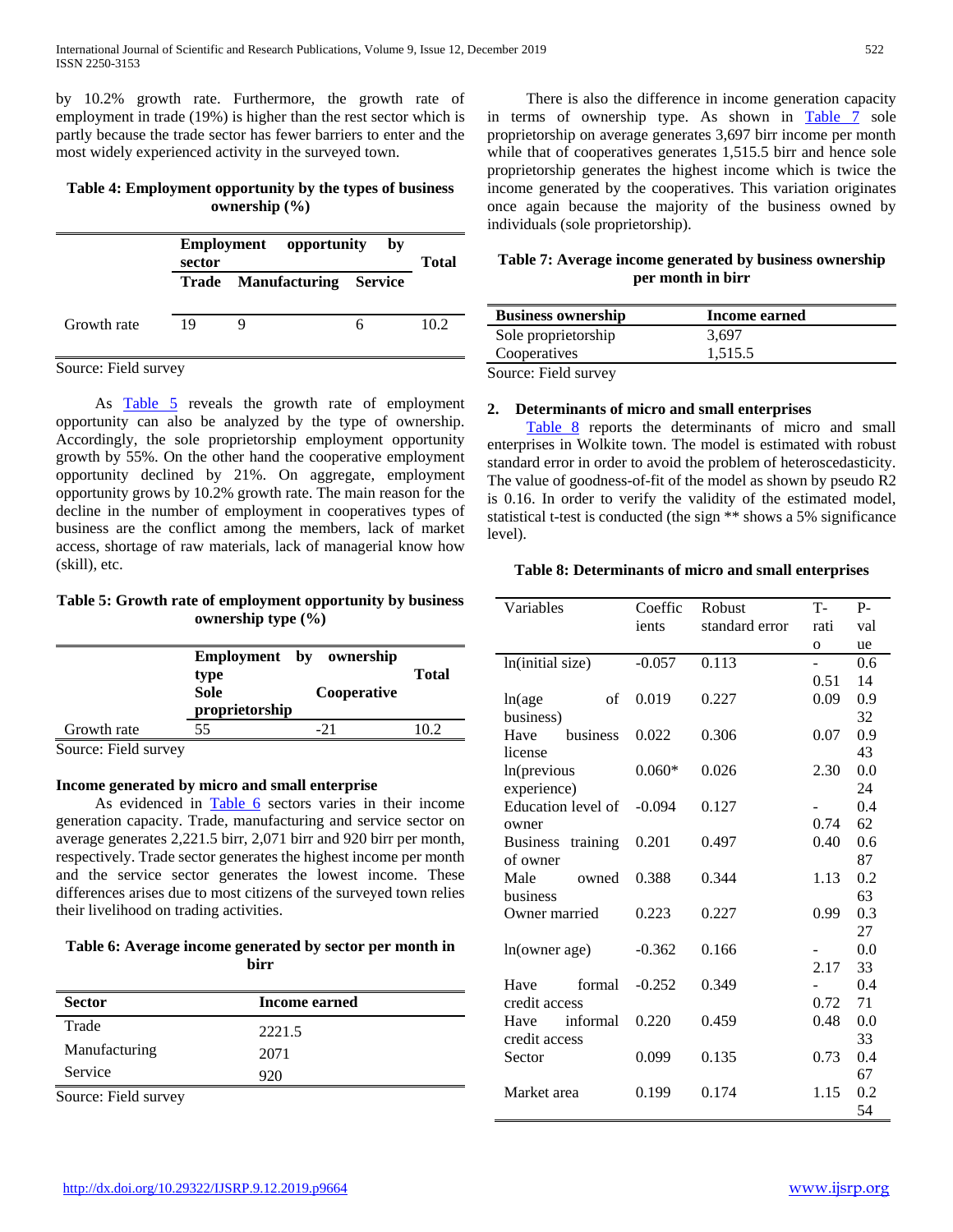$R$ -squared = 0.16 \*represent 5% level of significance Source: Model estimation results

 The following paragraph presents the discussion and interpretation of the influence of each explanatory variable in the estimated model:

#### **Initial size and age of the firm**

 Initial size of the firm negatively affects firm growth but age of the business affects firm growth positively. Unlike other studies both are insignificant. The negative relationship between initial size and firm growth describes smaller firms grow faster than large firms which is consistence with previous case studies by Evans (1987), Liedholm (2001) and Gebreeyesus (2007). The positive relationship between firm age and firm growth shows the younger firm grows slower than the older one which is in contrast with similar previous case studies by Evans (1987), Liedholm (2001) and Gebreeyesus (2007).

#### **Business formality**

 Formality of the business estimated by whether the business have license or not. There is a positive relationship between business formality (have license) and firm growth. Formal firms grow faster than informal ones. This is partly because formal firms(since they have legal document) have the better chance to engage on government programs such as public procurement, training, business development service and bank loans (Gebreeyesus, 2007). On the other hand informal enterprises face greater difficulties in obtaining formal credit and assistance from law enforcement agencies and courts. Furthermore such positive relationship is consistence with the previous studies by Nichter & Goldmark (2009) and Gebreeyesus (2007).

# **Experience**

 The previous experience of the owner has positive impact on firm growth and found to be significant. The business owner who has previous business experience can grow faster than owners with out previous experience which is also consistence with Nichter & Goldmark (2009) and Gebreeyesus (2007). Therefore, the government should give consultancy and other supports for MSEs to have some business experience before starting the operation of business.

# **Education**

 Education level of the owner has negative impact on MSE growth which is unexpected outcome (because education level is expected to promote MSEs growth and hence should positively affect firm growth). Education status of MSEs owner negatively affects the growth of the MSEs which implies education level may not as such significantly important for the growth of MSEs. The reasoning lies on the facts that for the operation of most MSEs do not require the application of advanced technology and technical skill or know how. Furthermore, the majority of interviewed in the survey respond that they are primary school educated and their education status is not the constraint to expand their business. However, using this specific survey result the benefit of education for the development of human capital (and hence firm growth) cannot be underestimated (education has the potential to promote basic human skills). The previous studies by Nichter & Goldmark (2009) and Gebreeyesus (2007) indicate education level of the owner has mixed impact on the growth of the firm.

## **Business training**

 Business training positively affects the growth of MSE. This indicates MSE with business training can grow faster than MSE without such trainings. Specifically, business owners with access to business training have better managerial and entrepreneurial skills and their business become more successful and hence getting grown.

# **Demographic factors (gender, marital status and age of the owner)**

 Gender can influence the growth of the firm. Male owned firm and married owners positively affects the growth of the firm. Male headed firms grow faster than female headed firm but it is found to be insignificant. Furthermore, the descriptive part of the data also shows MSE creates more employment level (estimator of size in this study) for male than female. The existence of this difference partly because women apart from business activity, they are also busy at domestic activity (such as rearing children and carrying family) than male. This outcome is consistence with the study by Liedholm (2001), Gebreeyesus (2007) and Nichter & Goldmark (2009). On the other hand, owner age affects firm growth negatively

# **Access to finance**

 Formal credit access negatively while informal credit access positively affects firm growth. The negative empirical result of formal credit access (from banks and MFI) indicates that formal financial institutions are not the main source of finance because of collateral requirement, high interest rate and other unfavorable condition. Where as informal finance (such as traditional form of money mobilization or 'equb', loan from friends/relatives, etc) is the main source of business growth. This result is consistence with the study by Gebreeyesus (2007).Therefore, it is better for the growth of MSEs to formalize or transform this informal financial access in to formal one.

# **Type of sector**

 The type of sector on which MSE engaged in can affect the growth of firms. MSE engaged in service and manufacturing sector grow relatively faster than those engaged in trade sector and found to be significant which is consistence with the descriptive part of this study where manufacturing and service sector creates more employment level than the trade sector. Furthermore, this empirical result is consistence with the studies by Liedholm (2001), Gebreeyesus (2007) and Nichter & Goldmark (2009).

# **Location of the firm**

 The location of the firm can explain the growth of the firm. In this study the firm located at traditional market (road side and commercial district) positively affects the growth of the firm. The MSE located in traditional market area grows faster than MSE that located in non-traditional market area which is consistence with the studies by Liedholm (2001) and Gebreeyesus (2007).